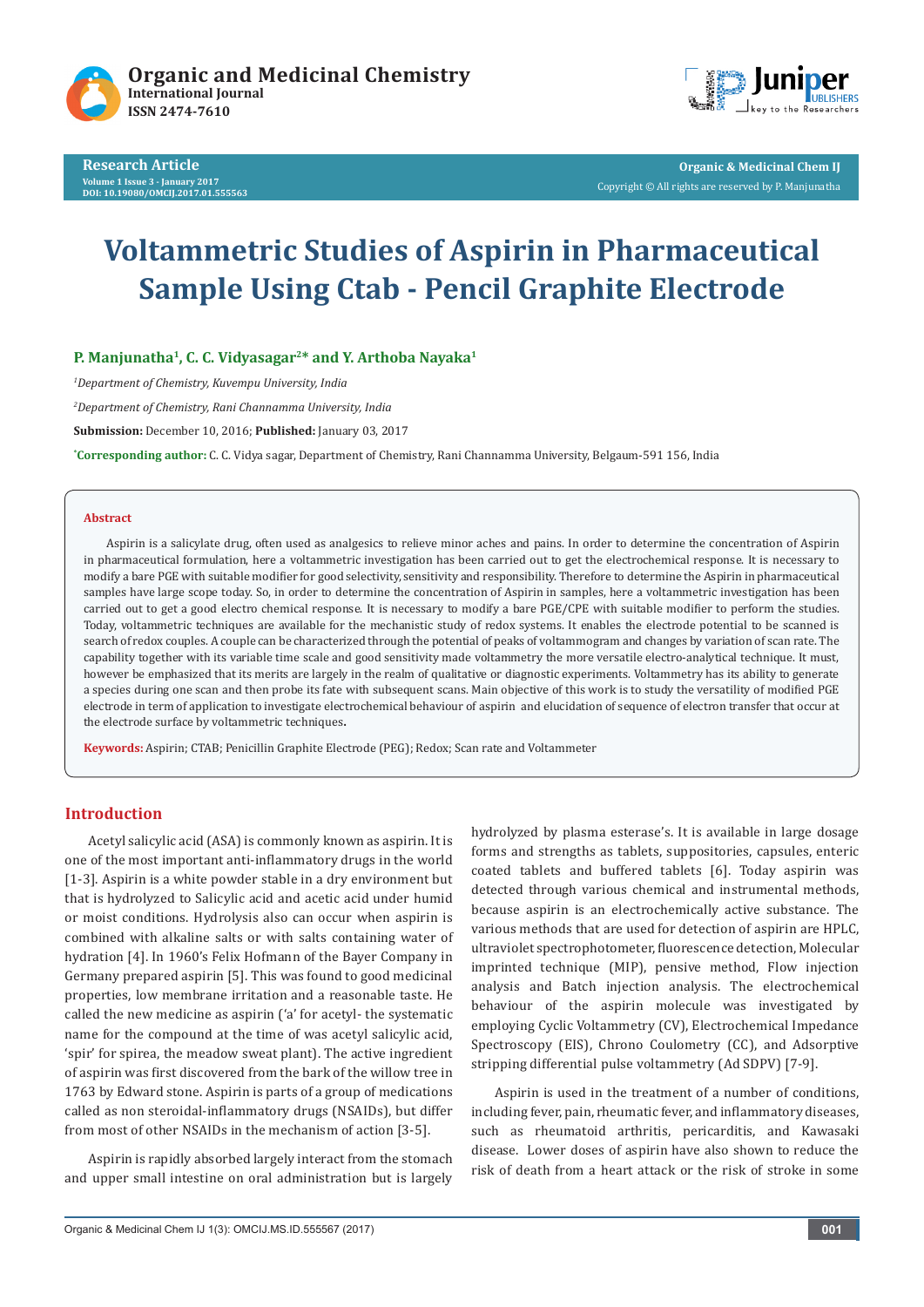circumstances. There is some evidence that aspirin is effective at preventing colorectal cancer, though the mechanism of this effect is unclear [10]. Aspirin is a well established anti platelet drug in the treatment of atherothrombotic vascular disease. These effects include, dose dependent inhibition of platelet function, the enhancement of fibrinolysis, and the suppression of blood coagulation. Aspirin is also used long term, at low doses, to help prevent heart attacks, strokes, and blood clot formation, in people at high risk of developing blood clots. Aspirin clearly decreases mortality and reinfarction when given as short-term therapy for AMI, when given to patients with unstable angina, and when given as long-term secondary preventive therapy in a wide range of patients with established cardiovascular disease. The dose of aspirin should always be the lowest dose that is known to be effective (i.e. 160 to 325 mg for acute treatment of cardiovascular events and 75 to 160 mg/d for primary and secondary prevention) because higher doses result in higher rates of complications [11,12]. Higher dose of aspirin only contribute to its side effects, especially internal bleeding upper gastrointestinal irritations. The inhibition of prostaglandin synthesis is responsible for the anti-inflammatory effects of aspirin but also results in the alteration of normally protective prostaglandin functions with potentially serious consequences, including gastric ulcers, renal failure, and impaired platelet function with resultant hemorrhagic complications. In case of high dosage it also causes indigestion, bleeding, allergy like reactions and effect at the time of pregnancy [13].

The present work is aimed to Quantitative investigation and electrochemical studies of biological important electro active molecule Aspirin in pharmaceutical samples. Modifier to perform the studies. Today, voltammetric techniques are available for the mechanistic study of redox systems. It enables the electrode potential to be scanned is search of redox couples. A couple can be characterized through the potential of peaks of voltammogram and changes by variation of scan rate. The capability together with its variable time scale and good sensitivity made voltammetry the more versatile electro-analytical technique. It must, however be emphasized that its merits are largely in the realm of qualitative or diagnostic experiments. Voltammetry has its ability to generate a species during one scan and then probe its fate with subsequent scans. Main objective of this work is to study the versatility of modified PGE electrode in term of application to investigate electrochemical behaviour of aspirin and elucidation of sequence of electron transfer that occur at the electrode surface by voltammetric techniques.

# **Methods and Materials**

All the voltammetric measurements were performed using electrochemical workstation (model CHI660D, USA). All electrochemical experiments were performed in a standard three-electrode assembly Incorporating the pencil graphite electrode (PGE) or CTAB modified pencil graphite electrode (CTAB-PGE), platinum wire , and standard calomel electrode

as working, auxiliary and reference electrode. All the chemicals used were of analytical grade. Aspirin was produced from Sigma Aldrich (China) and potassium dihydrogen phosphate, di-potassium hydrogen phosphate were produced from Merck (Mumbai, India). The doubled distilled water was used for the preparation of all reagents.

# **Preparation of pencil graphite electrode (PGE) and CTAB modified pencil graphite (CTAB-PGE)**

A working electrode was constructed with 2B graphite leads (0.5 mm diameter) produced from Camlin Ltd and posterior end of the pencil lead was connected to a copper wire of electrical contact. Then the pencil lead was inserted in the plastic tube and filled with epoxy resin. After 24 hours (time required for the setting of epoxy resin) interior end of electrode was scrapped using a sharp knife and mirror polished using emery paper followed by butter sheet. The mirror polished PGE was sonicated and finely washed with double distilled water. The prepared PGE was soaking in CTAB-solution for 15-20 min, for well modification. The CTAB solution was prepared by dissolving 10mg of CTAB in 10mL of doubly distilled water, after 20 minutes the electrode was taken out from the solution, it was washed with doubly distilled water and it was directly used for voltammetric investigation of Aspirin [14].

#### **Preparation of real sample**

Take one complete tablet of aspirin (Ecosprin-150) and finely grinded using pestle mortar. From this take 30mg and it is dissolved in 25mL of phosphate buffer. The solution was filtered off to get clear solution. The filtrate was directly used for the electrochemical studies.

# **Results and Discussions**

Electrochemical behaviour of K<sub>3</sub>[Fe(CN)<sub>6</sub>]at PGE and **(CTAB-PGE) electrode**



The behaviour of CTAB-PGE can be monitored via the redox behaviour of the  $[Fe(CN)_6]^{3/4}$ - couple. (Figure 1) shows cyclic voltammogram obtained at PGE and CTAB-PGE in 0.1M KCI containing 5mM  $K_3[Fe(CN)_6]$ . The PGE shows a reversible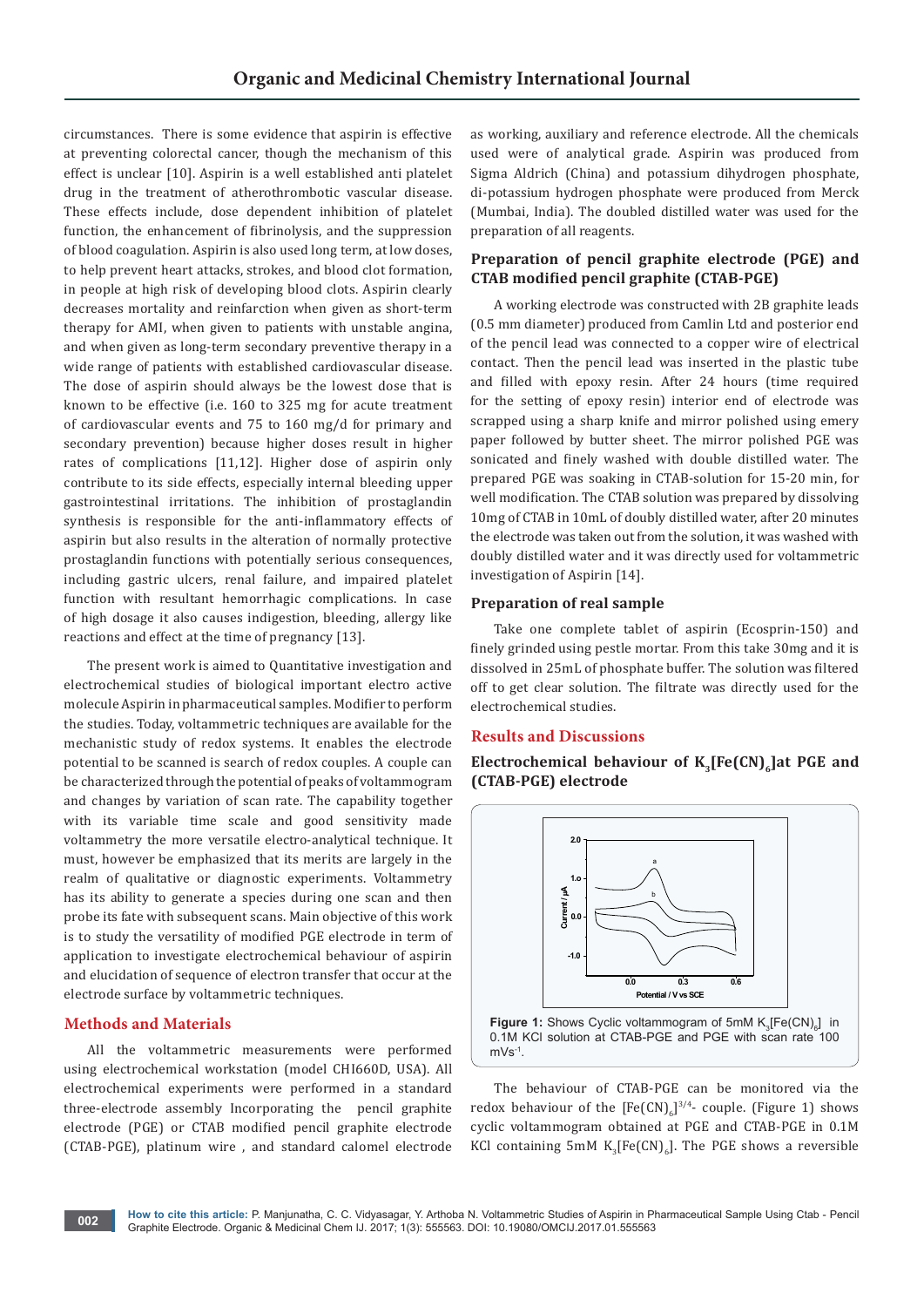voltammogram with a peak of the  $[Fe~(CN)_6]^{3/4}$  couple characteristic of a diffusion controlled redox process (curve-b). The redox response of [Fe  $(CN)_{6}]^{3/4}$  couple at CTAB-PGE was observed (curve a). The reduction in peak to peak separation of potential at CTAB-PGE clearly indicated the better performance than that of PGE. From the (Figure 1), it is also confirmed that the redox peak current of  $[{\rm Fe(CN)}_6]^{3\cdot 4}$  couple was increased at CTAB-PGE in contrast to be unmodified PGE.

# **Electrochemical response of phosphate buffer solution and aspirin at PGE and CTAB-PGE**



In order to compare the PGE with CTAB the method of cyclic voltammetry was used to follow electro catalytic behaviour of electrode (Figure 2). It shows that, the electro chemical response of phosphate buffer solution of pH-7 (curve-a). The baseline is only due to the charging and discharging of the electrode double layer. In the applied potential range there is no redox peaks were observed. But the Electrochemical oxidation of aspirin at PGE and CTAB-PGE is shown in the figure. At PGE (curve b) electrode, a poor electrochemical response and hence, weak oxidation peak is observed at a potential 0.8848 V with lower peak current. By comparison, with the oxidation of aspirin at CTAB-PGE (curve c) occurred at potential of 0.8714 V with highest peak current. The increase in the peak current at CTAB-PGE is due to the good electro catalytic activity of CTAB-PGE. These results suggest that an efficient catalytic oxidation reaction could be achieved at CTAB-PGE.

# **Effect of scan rate**





The effect of the potential scan rate on the electro catalytic property of CTAB-PGE towards aspirin was studied by cyclic voltammetry. (Figures 3 & 4) shows that cyclic voltammogram of CTAB-PGE at varies scan rate (50-300 mVs-1). The effect of varying the potential scan rate on oxidation peak of 5mM aspirin was studied in phosphate buffer of pH-7. The increase in the scan rate increases the peak current. However, the oxidation current of aspirin increased linearly with the square root of scan rate with correlation coefficient (R2) of 0.99778 (Figure 3 & Table 1). This indicates the process is diffusion controlled in this region and the potential shifts towards positive. This is a typical behavior of an irreversible electron transfer process.

**Table 1:** Electrochemical parameters of Aspirin at different scan rate.

| <b>Curves</b> | <b>Scan rate</b> | $v^{1/2}$ (mVs <sup>-1</sup> ) | $i_{pa}(\mu A)$ |
|---------------|------------------|--------------------------------|-----------------|
| a             | 50               | 7.07                           | $-5.6090$       |
| b             | 100              | 10.00                          | $-6.7255$       |
| $\mathsf{C}$  | 150              | 12.24                          | $-7.7460$       |
| d             | 200              | 14.14                          | $-8.8625$       |
| e             | 250              | 15.81                          | $-9.7870$       |
| f             | 300              | 17.32                          | $-11.0045$      |

**Effect of concentration**



The peak current of aspirin oxidation at the surface of CTAB-PGE was used for the determination of aspirin in solution. Therefore, (Figure 5) shows Differential Pulse Voltammetry (DPV) performed using 50 to 300µM aspirin in phosphate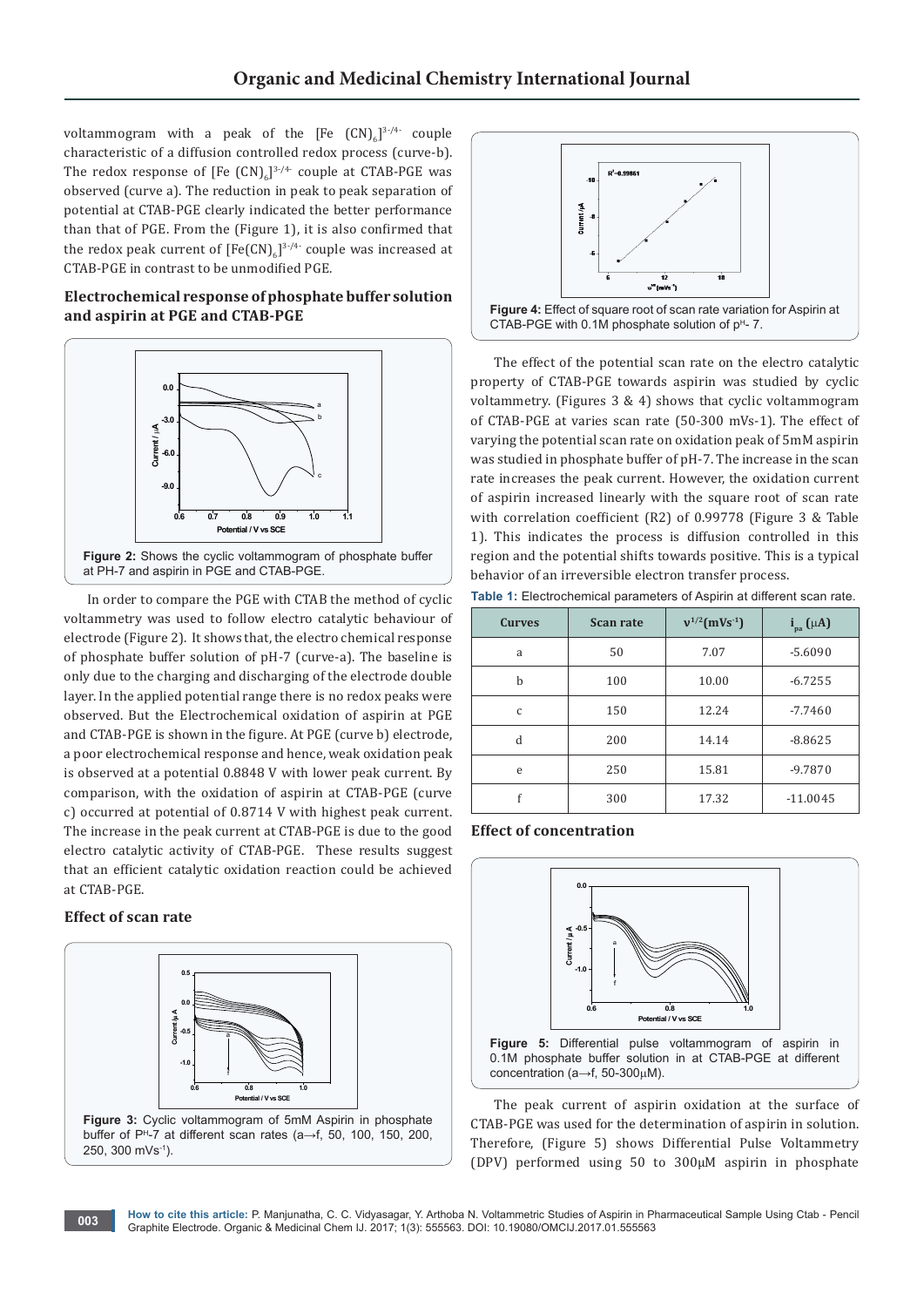**Conclusion**

real samples.

**References**

**Acknowledgment** 

buffer of pH.7 at CTAB-PGE (Table 2). The DPV showed successive enhancement of peak current on increasing the aspirin concentration. The dependence of peak current on the concentration of aspirin is a linear relationship in the rate of 50 to 300µM with a correlation coefficient (R2=0.99327). This linearity helps us to detect the unknown concentration of aspirin in real samples.

**Table 2:** Electrochemical parameters of aspirin at different concentrations.

| <b>Curves</b> | Concentration<br>of aspirin in<br>$\mu$ M | $I_{pa}$ in $\mu A$ | $E_{pa}$ in volts |
|---------------|-------------------------------------------|---------------------|-------------------|
| a             | 50                                        | $-0.7485$           | 0.7676            |
| b             | 100                                       | $-0.7852$           | 0.7659            |
| $\mathcal{C}$ | 150                                       | $-0.8590$           | 0.7625            |
| d             | 200                                       | $-0.8995$           | 0.7608            |
| e             | 250                                       | $-1.0024$           | 0.7600            |
|               | 300                                       | $-1.0945$           | 0.7508            |

#### **Real sample analysis**

| Table 3: Electrochemical parameters of aspirin with spike. |  |  |  |
|------------------------------------------------------------|--|--|--|
|                                                            |  |  |  |

| <b>Curves</b> | Spike added<br>$\mathbf{in} \mu$ L | $i_{pa}$ in $\mu$ A | $E_{pa}$ in V |
|---------------|------------------------------------|---------------------|---------------|
| a             | Tablet                             | $-0.4550$           | 0.7766        |
|               | Tablet+200                         | $-0.5308$           | 0.7721        |
|               | Tablet+400                         | $-0.5791$           | 0.7683        |

The practical utilization of CTAB-PGE for the detection of aspirin in the real sample was tested by determining the concentration of aspirin in pharmaceutical sample and the solution was used for CV studies as such (Table 3). An anodic peak was observed at 0.7766V and is attributed to the oxidation of aspirin (Figure 6) (curve 6a). To confirm anodic peak was due to aspirin, the sample was spiked with 200 a L and 400 a L of commercial aspirin and the resulting differential pulse voltammogram (shown in the fig curve 6b and curve 6c) an increase in the peak observed at 0.7766V was due to oxidation of aspirin.



#### [with Graphene. Int J Electrochem Sci 9: 5699- 5711.](http://www.electrochemsci.org/papers/vol9/91005699.pdf) 2. CR Raj, K Tokuda, [T Ohsaka \(2001\) Electroanalytical applications](https://www.ncbi.nlm.nih.gov/pubmed/11339306)  [of cationic self-assembled monolayers: square-wave voltammetric](https://www.ncbi.nlm.nih.gov/pubmed/11339306)  [determination of dopamine and ascorbate. Bioelectrochemistry 53\(2\):](https://www.ncbi.nlm.nih.gov/pubmed/11339306)  [183-191.](https://www.ncbi.nlm.nih.gov/pubmed/11339306)

The authors are also thankful to Kuvempu University, for

1. [S Kruanetr, P Pollard, C Fernandez, R Prabhu \(2014\) Electrochemical](http://www.electrochemsci.org/papers/vol9/91005699.pdf)  [Oxidation of Acetyl Salicylic Acid and its voltammetric sensing in real](http://www.electrochemsci.org/papers/vol9/91005699.pdf)  [samples at a sensitive edge plane Pyrolytic Graphite Electrode modified](http://www.electrochemsci.org/papers/vol9/91005699.pdf) 

providing laboratory facilities to carry out this wor**k.**

In the present study voltammetric determination of aspirin in the aqueous solution of tablet using CTAB-PGE has been demonstrated. The CTAB-PGE exhibits potent and potential electro analytical behaviour towards the oxidation of aspirin. The result of this investigation shows that it is possible to perform electrochemical analysis of aspirin. The voltammetric technique was employed to study the electrochemical behaviour of the analyses. The voltammetric profiles demonstrate that the oxidation mechanism of aspirin is an irreversible electrochemical process followed by a slow chemical reaction of the electro oxidation products of the analysts. Voltammetric studies were utilized for this application, reveling its usefulness for quantification of the catecholamine in pharmaceutical products with high sensitivity and good repeatability. This study has also demonstrated the analytical utility of CTAB-PGE for qualitative and quantitative estimation of aspirin present in the

- 3. [C Bekele, OP Yadav, Archana Bachheti \(2014\) Cyclic Voltammetric](http://www.issstindian.org/pubpdf/voiume30_A/art-4.pdf)  [Determination of Acetylsalicylic Acid \(Aspirin\) at Polyaniline \(PANI\)](http://www.issstindian.org/pubpdf/voiume30_A/art-4.pdf)  [Modified Glassy Carbon Electrode. J Surface Sci Technol 30: 149-161.](http://www.issstindian.org/pubpdf/voiume30_A/art-4.pdf)
- 4. [E Wudarska, E Chrzescijanska, E Kusmierek \(2014\) Electroreduction](https://www.researchgate.net/publication/273178315_Electroreduction_of_Salicylic_Acid_Acetylsalicylic_Acid_and_Pharmaceutical_Products_Containing_these_Compounds)  [of Salicylic Acid, Acetylsalicylic Acid and Pharmaceutical Products](https://www.researchgate.net/publication/273178315_Electroreduction_of_Salicylic_Acid_Acetylsalicylic_Acid_and_Pharmaceutical_Products_Containing_these_Compounds)  [Containing these Compounds. Portugaliae Electrochimica Acta 32\(4\):](https://www.researchgate.net/publication/273178315_Electroreduction_of_Salicylic_Acid_Acetylsalicylic_Acid_and_Pharmaceutical_Products_Containing_these_Compounds)  [295-302.](https://www.researchgate.net/publication/273178315_Electroreduction_of_Salicylic_Acid_Acetylsalicylic_Acid_and_Pharmaceutical_Products_Containing_these_Compounds)
- 5. B K Chethana, Y Arthoba Naik (2012) Electrochemical oxidation and determination of ascorbic acid present in natural fruit juices using a methionine modified carbon paste electrode. Anal Methods 4(11):3754-3759.
- 6. [HCB Kalachara, Y Arthoba Nayakaa, KS Vinayakab, R Viswanathaa, MS](https://urpjournals.com/tocjnls/6_12v2i3_3.pdf)  [Vasanth Kumarc \(2012\) Electrochemical studies on Usnic acid from](https://urpjournals.com/tocjnls/6_12v2i3_3.pdf)  [Usnea pseudosinensis using multi walled carbon nanotube modified](https://urpjournals.com/tocjnls/6_12v2i3_3.pdf)  [pencil graphite electrode. Int J Anal Bioanal Chem 2\(3\): 179-184.](https://urpjournals.com/tocjnls/6_12v2i3_3.pdf)
- 7. [HCB Kalachar, Y Arthoba Naik \(2011\) Electrochemical determination](http://sphinxsai.com/Vol.3No.3/Chem/pdf/CT=37(1237-1245)JS11.pdf)  [of uric acid in reptilian excreta and human urine using gold modified](http://sphinxsai.com/Vol.3No.3/Chem/pdf/CT=37(1237-1245)JS11.pdf)  [pencil graphite electrode. Int J ChemTech Res 3\(3\): 1237-1245.](http://sphinxsai.com/Vol.3No.3/Chem/pdf/CT=37(1237-1245)JS11.pdf)
- 8. [BK Chethana, S Basavanna, Y Arthoba Naik \(2012\) Determination of](http://www.jocpr.com/articles/determination-of-vanillin-in-real-samples-usinglysine-modified-carbon-paste-electrode.pdf)  [vanillin in real samples using Lysine modified carbon paste electrode. J](http://www.jocpr.com/articles/determination-of-vanillin-in-real-samples-usinglysine-modified-carbon-paste-electrode.pdf)  [Chem Pharm Res 4\(1\): 538-545.](http://www.jocpr.com/articles/determination-of-vanillin-in-real-samples-usinglysine-modified-carbon-paste-electrode.pdf)
- 9. MM Ghoneim, A Tawfik (2003) Voltammetric studies and assay of the anti-inflammatory drug ketoprofen in pharmaceutical formulation and human plasma at a mercury electrode. Canadian J Chem 81(8): 889- 896.

**How to cite this article:** P. Manjunatha, C. C. Vidyasagar, Y. Arthoba N. Voltammetric Studies of Aspirin in Pharmaceutical Sample Using Ctab - Pencil Graphite Electrode. Organic & Medicinal Chem IJ. 2017; 1(3): 555563. DOI: [10.19080/OMCIJ.2017.01.555563](http://dx.doi.org/10.19080/omcij.2017.01.555563
) **<sup>004</sup>**